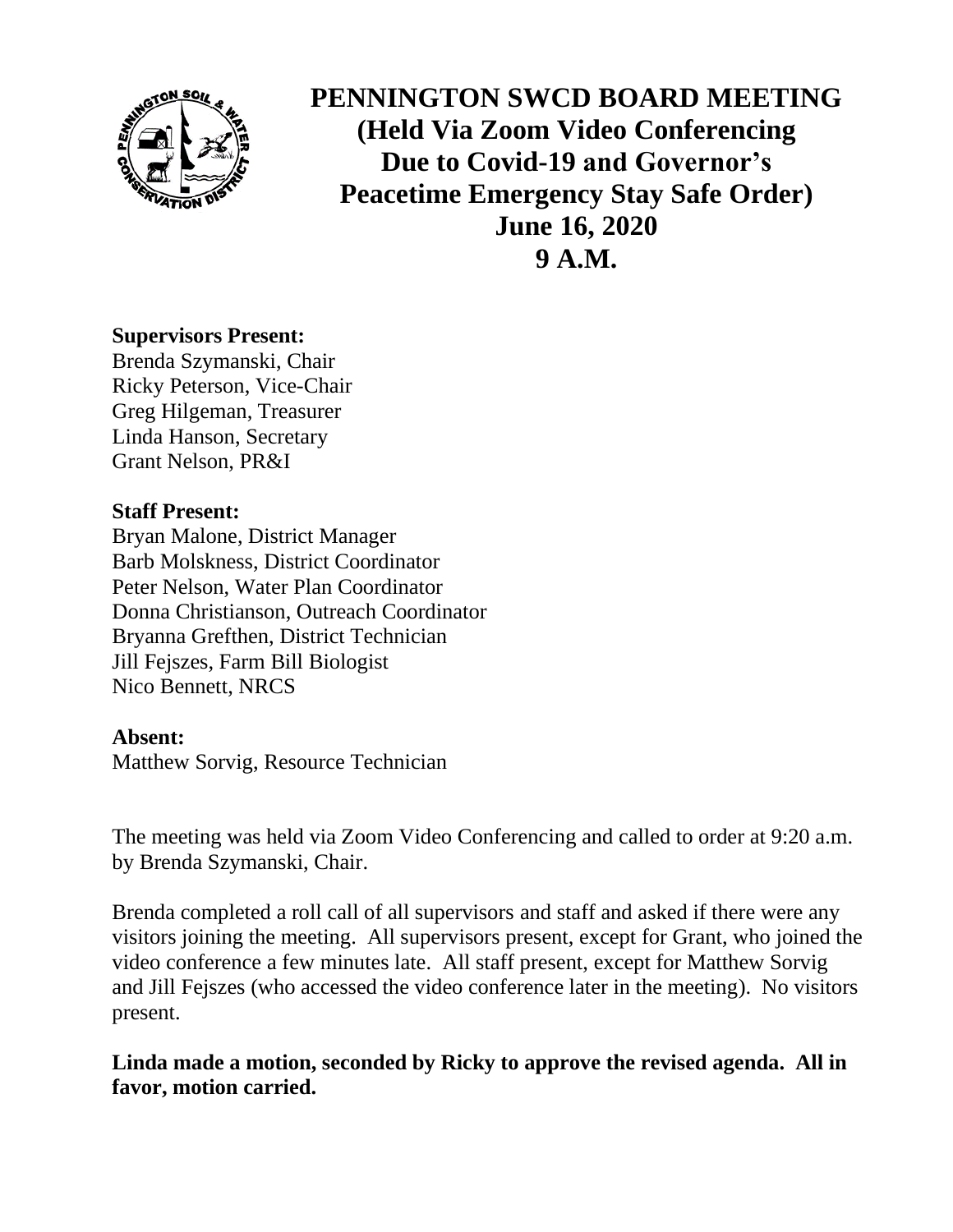**Greg made a motion, seconded by Ricky to approve the May 27, 2020, meeting minutes. All in favor, motion carried.**

Barb reviewed the May 2020 Financial Report. **Greg made a motion, seconded by Linda to approve the May 2020 Financial Report. All in favor, motion carried.**

Grant joined the video conference at 9:30 a.m.

**Ricky made a motion, seconded by Linda to approve payment of the following bills:**

| <b>Chase Card Service</b>     | 1,210.36       |
|-------------------------------|----------------|
| <b>RMB</b> Lab                | \$<br>1,011.00 |
| <b>Innovative Office</b>      | \$<br>27.71    |
| <b>TRF Times</b>              | \$<br>2,972.19 |
| <b>Verizon</b>                | \$<br>50.16    |
| <b>ODC</b>                    | \$<br>589.00   |
| All in favor, motion carried. |                |

**Grant made a motion, seconded by Linda to approve the following percentbased State Cost-share applications for well decommissioning:**

| <b>FY18-01</b> | $\sim$ 0.00 $\sim$ 0.000 $\sim$ 0.000 $\sim$ 0.000 $\sim$ 0.000 $\sim$ 0.000 $\sim$ 0.000 $\sim$ 0.000 $\sim$ 0.000 $\sim$<br><b>Tom Race</b> | \$250.00 |
|----------------|-----------------------------------------------------------------------------------------------------------------------------------------------|----------|
| <b>FY18-02</b> | Johnson's Riverside, Inc. \$250.00                                                                                                            |          |
|                | All in favor, motion carried.                                                                                                                 |          |

**Ricky made a motion, seconded by Grant to pay the following percent-based State Cost-share applications for well sealing:**

| <b>FY16-02</b> | <b>Tim McCorkle</b>           | \$500.00 |
|----------------|-------------------------------|----------|
| <b>FY16-03</b> | <b>Evadell Tangquist</b>      | \$250.00 |
| <b>FY16-04</b> | <b>George Feragen</b>         | \$250.00 |
|                | All in favor, motion carried. |          |

**Grant made a motion, seconded by Linda to return the following expiring State Cost-share funds to BWSR:**

**FY16 \$3,554.44 FY17 \$5,430.40**

**All in favor, motion carried.**

**Greg made a motion, seconded by Grant to pay the following flat rate Buffer Cost-share payment: BFY18-86 Kyle Arveson \$100.00 All in favor, motion carried.**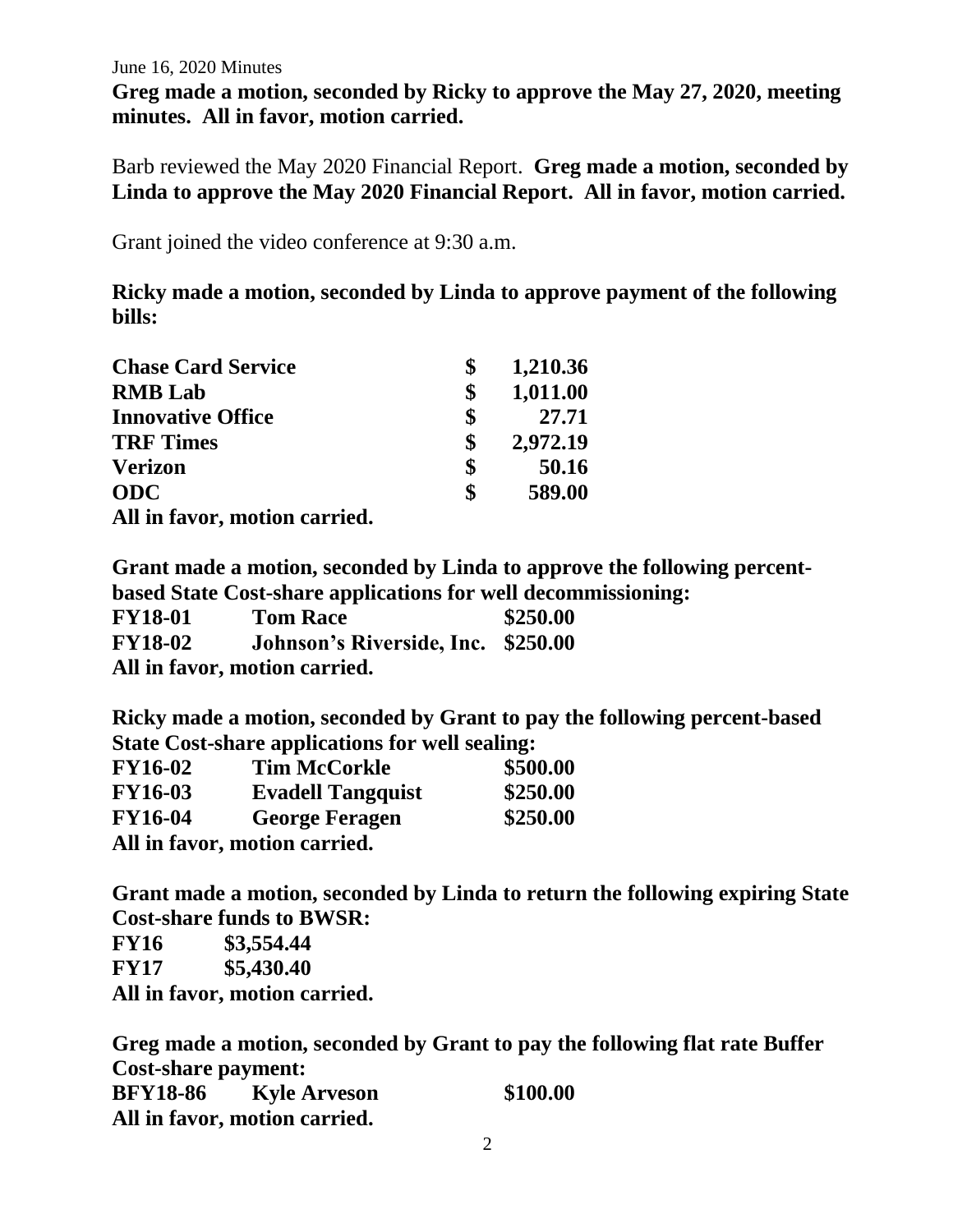**Linda made a motion, seconded by Greg to approve the following flat rate Buffer Cost-share contract: BFY18-88 Lanette Osbjornson \$800.00 All in favor, motion carried.**

**Grant made a motion, seconded by Ricky authorizing Bryan to sign the 2021 DNR Groundwater Monitoring Agreement effective July 1, 2020, through June 30, 2021, not to exceed \$1,680.00. All in favor, motion carried.**

**Grant made a motion, seconded by Linda authorizing Bryan to sign the 2020 DNR SWCD Observation Well Program Payment Invoice for completed observation well monitoring during the period of July 1, 2019, through June 30, 2020, in the amount of \$1,680.00. All in favor, motion carried.**

The following resolutions were reviewed:

"State Cost-share for Farmstead Windbreak and Living Snowfence Establishment" is a Pennington SWCD and Red Lake County SWCD joint resolution requesting a change to the BWSR Erosion Control and Water Management Program (State Cost Share) policy, allowing 75% cost-sharing on farmstead windbreaks and living snowfence establishment. **Greg made a motion, seconded by Linda approving the "State Cost-share for Farmstead Windbreak and Living Snowfence Establishment**" resolution. All in favor, motion carried. The approved resolution will be sent to Paul Krabbenhoft by July 1<sup>st</sup>.

"Increased State Cost-share for Unused Well Sealing" is a Pennington SWCD and Red Lake County SWCD joint resolution requesting a change to the BWSR Erosion Control and Management Program (State Cost Share) policy, allowing 75% costsharing for unused well sealing. **Linda made a motion, seconded by Ricky approving the "Increased State Cost-share for Unused Well Sealing" resolution. All in favor, motion carried.** The approved resolution will be sent to Paul Krabbenhoft by July 1<sup>st</sup>.

"State Cost-share for Septic System Replacement" is a Pennington SWCD and Red Lake County SWCD joint resolution requesting a change to the BWSR Erosion Control and Water Management Program (State Cost Share) policy, allowing up to 75% cost-sharing for septic system replacements. **Greg made a motion, seconded by Grant approving the "State Cost-share for Septic System Replacement" resolution. All in favor, motion carried.** The approved resolution will be sent to Paul Krabbenhoft by July 1<sup>st</sup>.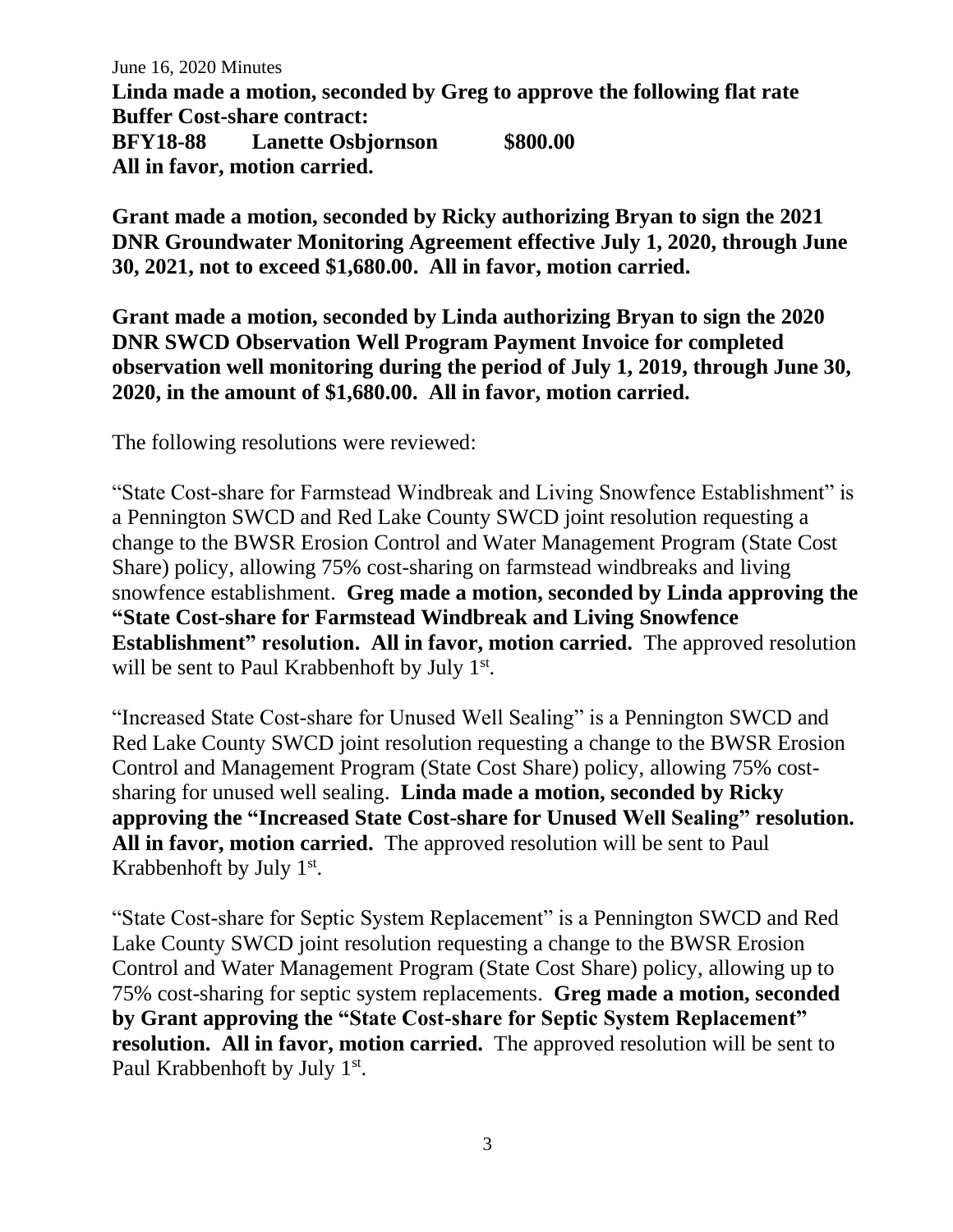Discussion took place regarding the "Leveraging NRCS Federal Program Funding to Implement 1W1Ps, Not Supplanting them with State Watershed Implementation Funds" resolution submitted by East Ottertail SWCD. The Board felt a clearer conceptual image was warranted. The resolution was tabled pending a request for modification.

Discussion took place regarding the "Pollinator Habitat on Public Land" resolution submitted by Clay SWCD. The Board perceived the language as a bit vague. The resolution was tabled pending a modification request.

"Supervisor Per Diem" is a Clay SWCD resolution asking for legislation to allow SWCD boards to set supervisor per diem rates to a maximum of \$125.00. **Grant made a motion, seconded by Greg approving the "Supervisor Per Diem" resolution. All in favor, motion carried.** The approved resolution will be sent to Paul Krabbenhoft.

Jill joined the video conference at 10:20 a.m.

Ricky Peterson, Vice-Chair, took over the meeting at this time as Brenda had to leave.

Bryan reviewed the conservation accomplishments of eleven cooperators chosen as nominees for this year's Outstanding Conservationist Award from the townships of Reiner, Star, Hickory, Goodridge, Highlanding, Deer Park, and Kratka. After some discussion, **Greg made a motion, seconded by Linda to contact Joel Stolaas to accept the 2020 Outstanding Conservationist Award. All in favor, motion carried.**

# **Grant made a motion, seconded by Linda approving the purchase of a tablet for use on the culvert inventory in the amount of \$638.36. All in favor, motion carried.**

Bryan talked about purchasing 3-4 laptop computers for the staff. This would allow the entire staff the ability to work together through one SWCD network and the flexibility for computer use whenever and wherever needed. The District would also need to keep one or two USDA computer seats for NRCS projects. Bryan will compile more information regarding number of computers, staff needs, etc., and prepare a cost estimate for the next Board meeting.

Employee reports were reviewed.

NRCS report was reviewed.